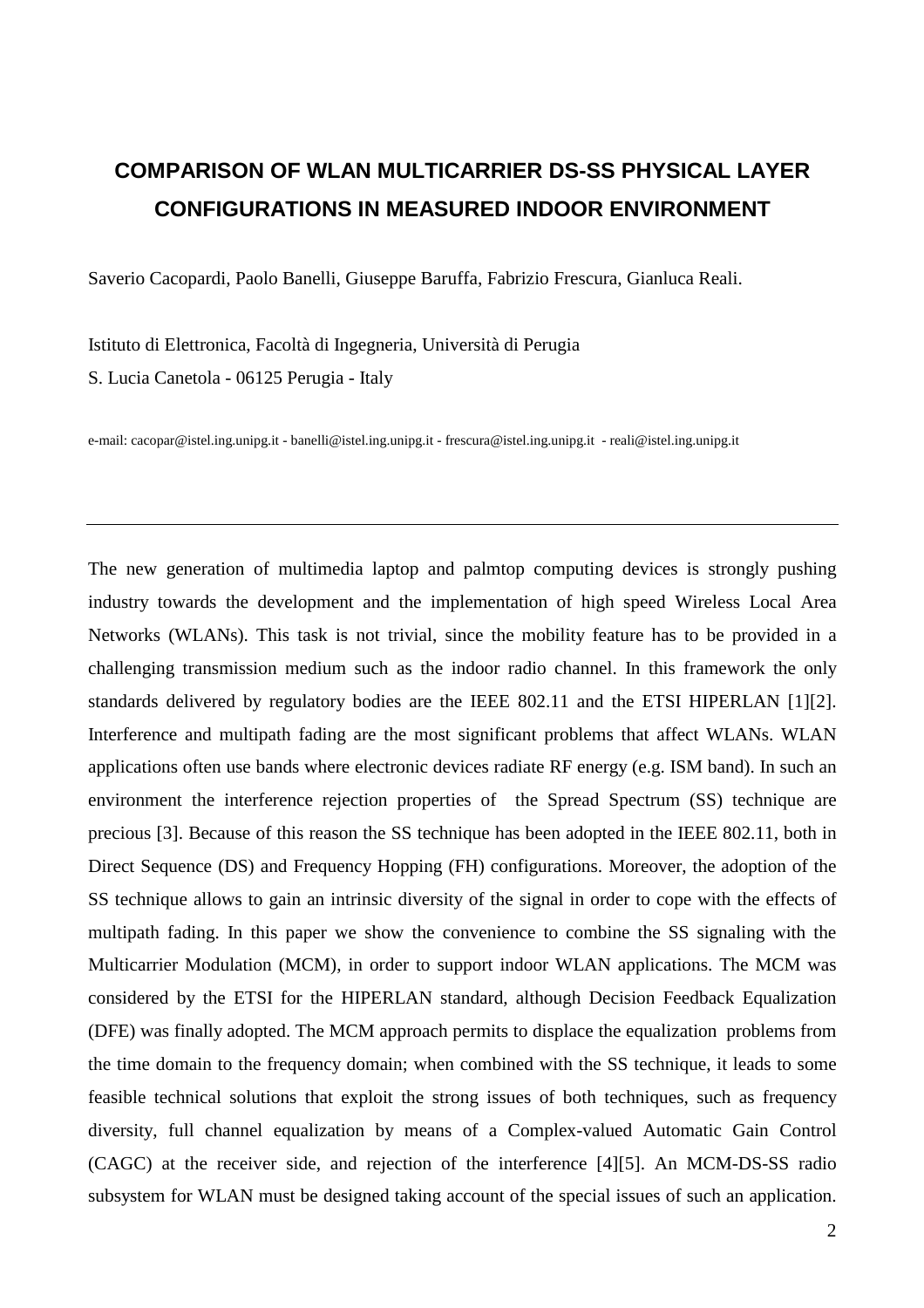In typical WLAN environment a CSMA/CA (Carrier Sense Multiple Access with Collision Avoidance) access scheme is adopted [1], so the Spread Spectrum technique is only devoted to the rejection of interference and to provide a proper diversity order [6]. Since a good value of throughput has to be guaranteed also for short packets and for MAC messages handshake, a great care must be observed in the strategy adopted for the channel estimation and equalization, by preferring easy to implement techniques which allow to obtain small values of the processing delay. More in detail, in this paper we propose two different MCM-DS-SS physical layer configurations for WLANs and evaluate their performance in terms of bit error rate and frame error rate by using measured channel delay profiles, in different indoor environments. By comparing the obtained performance with the results of the DS-SS physical layer of the IEEE 802.11 standard, we point out the potential performance limiting factors.

Figures 1 and 2 show the base-band schemes of the proposed MCM-DS-SS modems. For the sake of brevity, the detailed description of each block is not reported in this summary.



*Fig. 1 Basic schemes of the TX and RX base-band sections of the first MCM-DS-SS modem (System A). Double lines indicate complex-valued signals.*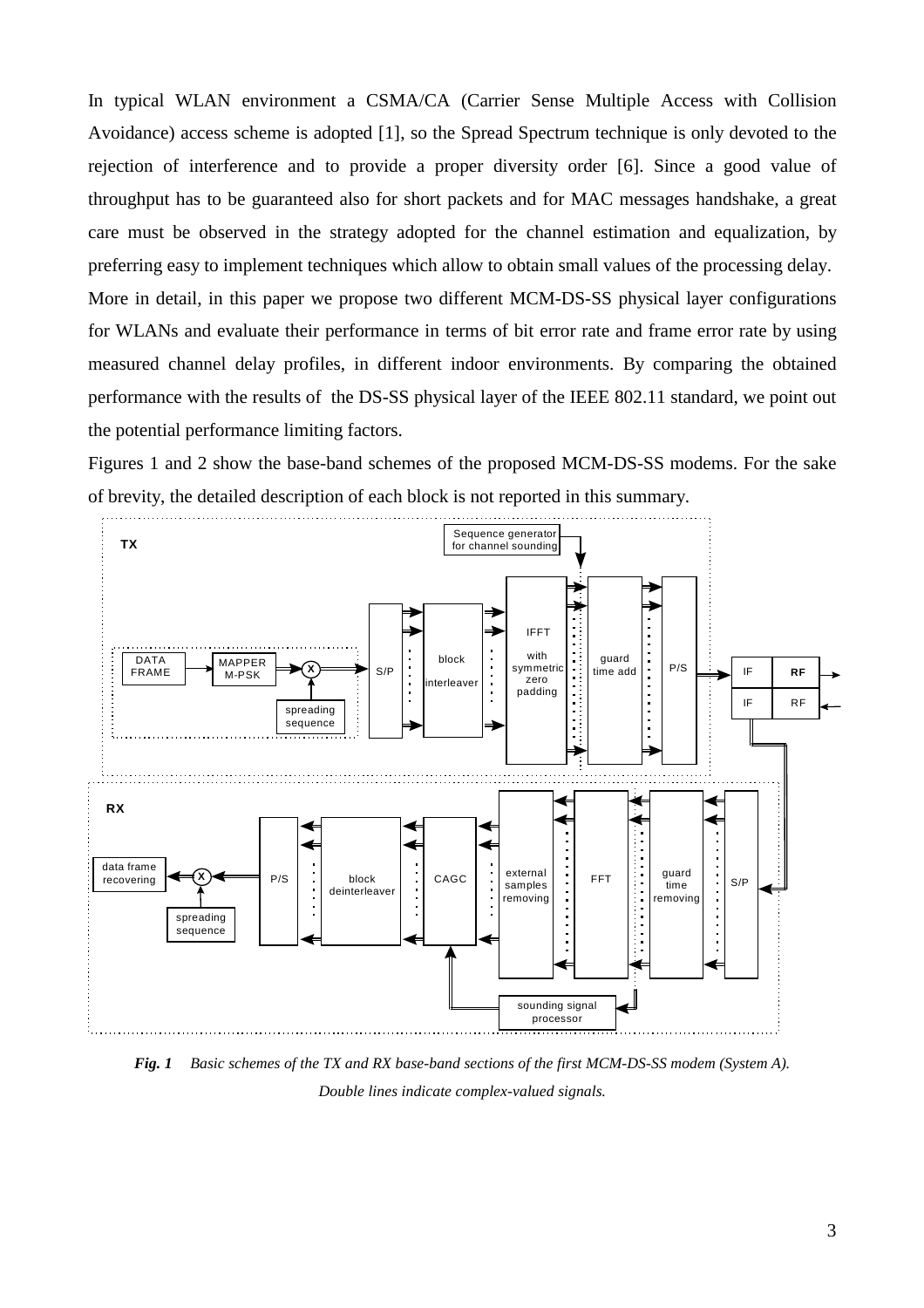

*Fig. 2 Basic schemes of the TX and RX base-band sections of the second MCM-DS-SS modem (system B). Double lines indicate complex-valued signals.* 

The considered MCM-DS-SS schemes differ each other in the strategy adopted for the sounding and equalization of the channel.

In the first MCM-DS-SS scheme the sounding of the channel is obtained by interleaving a number of known pilot carriers, frequency-spaced, at least, by one half of the coherence bandwidth of the channel, in each MCM symbol. The receiver obtains an estimation of the channel frequency response by linearly interpolating the amplitude and phase values of the received pilot carriers. In the second MCM-DS-SS scheme the sounding of the channel is avoided by a differential encoding of the complex-valued data symbols, before the IFFT processing, at the transmitter side. At the receiver side a dual operation is performed in order to reverse the differential encoding and to recover the effects of the channel.

Table 1 shows the most significant system parameters of the considered configurations. In order to make a number of considerations and comparisons possible, in the following we will assume some of the system and frame parameters of the IEEE 802.11 Draft Standard [1] as a reference. By observing Table 1 the following issues should be pointed out:

- The proposed system configurations are characterized by the same *chip rate* and the same *spreading factor L* of the IEEE 802.11 DS-SS Physical Layer Specifications [1].
- The measured maximum *delay spread* is 1 µs, that leads to a *coherence bandwidth* of 1 MHz. By comparing these values with the *spreading factor L* and the *channel bandwidth* it is possible to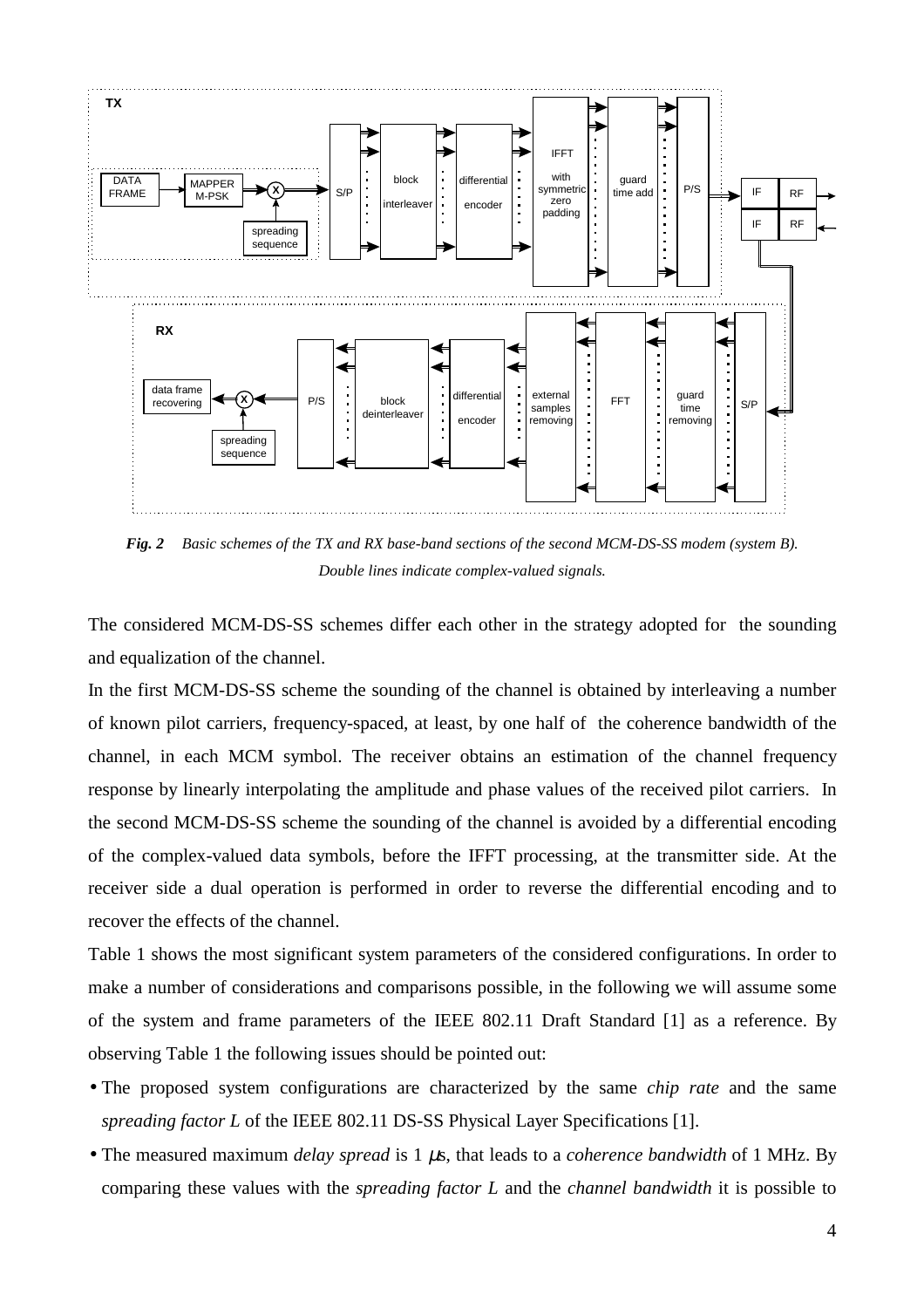conclude that a full exploitation of the diversity order of the channel is achieved by the proposed systems.

• The *FFT length* is 512 samples for both *system A* and *system B* configurations. This value represents a good compromise among some aspects such as: efficiency with respect to the adoption of a circular prefix between adjacent MCM blocks, system throughput for short packets and for MAC messages handshake, implementation of a real-time FFT / IFFT processor.

| <i>MCM-DS-SS WLAN SYSIEMS PARAMEIERS</i> |                 |                                      |                 |
|------------------------------------------|-----------------|--------------------------------------|-----------------|
|                                          |                 |                                      |                 |
| <b>MAX DELAY SPREAD (s)</b>              | 1,00E-06        | <b>CARRIER FREQUENCY (Hz)</b>        | 2, 40E+09       |
| <b>COHERENCE BANDWIDTH (Hz)</b>          | $1,00E+06$      | <b>MAX SPEED RX-TX (m/s)</b>         | 1,00            |
| <b>CHANNEL BANDWIDTH (Hz)</b>            | $1, 10E + 07$   | <b>MAX DOPPLER SPREAD (Hz)</b>       | 8,00            |
| CHIP RATE (chip/s)                       | $1, 10E + 07$   | <b>CHANNEL COHERENCE TIME (s)</b>    | $1, 25E - 01$   |
| <b>CHIP DURATION (s)</b>                 | 9,09E-08        |                                      |                 |
| <b>CIRCULAR PREFIX LENGTH (chips)</b>    | 11              |                                      |                 |
|                                          |                 |                                      |                 |
| <b>System A</b>                          |                 | <b>System B</b>                      |                 |
| <b>FRAME MAX LENGTH (bytes)</b>          | 2400            | <b>FRAME MAX LENGTH (bytes)</b>      | 2400            |
| <b>FFT LENGTH (samples)</b>              | 512             | <b>FFT LENGTH (samples)</b>          | 512             |
| <b>SPREADING FACTOR</b>                  | 11              | <b>SPREADING FACTOR</b>              | 11              |
| <b>DATA SYMBOLS / MCM SYMBOL</b>         | 40              | <b>DATA SYMBOLS / MCM SYMBOL</b>     | 43              |
| <b>DATA SYMBOLS MAPPING</b>              | 8-PSK           | <b>DATA SYMBOLS MAPPING</b>          | 8-PSK           |
| <b>BITS / MCM SYMBOL</b>                 | 120             | <b>BITS / MCM SYMBOL</b>             | 129             |
| <b>BYTES / MCM SYMBOL</b>                | 15              | <b>BYTES / MCM SYMBOL</b>            | 16              |
| <b>EFFECTIVE BITS / MCM SYMBOL</b>       | 120             | <b>EFFECTIVE BITS / MCM SYMBOL</b>   | 128             |
| <b>MCM DATA SYMBOLS / FRAME</b>          | 160             | <b>MCM DATA SYMBOLS / FRAME</b>      | 150             |
| <b>DATA CARRIERS</b>                     | 440             | <b>DATA CARRIERS</b>                 | 474             |
| <b>PILOT CARRIERS</b>                    | 41              | <b>PILOT CARRIERS</b>                | $\Omega$        |
| <b>VIRTUAL CARRIERS</b>                  | $\overline{31}$ | <b>VIRTUAL CARRIERS</b>              | $\overline{38}$ |
| <b>MCM CARRIERS SPACING (Hz)</b>         | 21484, 4        | <b>MCM CARRIERS SPACING (Hz)</b>     | 21484, 4        |
| PILOT CARRIERS SPACING (Hz)              | 252048, 4       | <b>PILOT CARRIERS SPACING (Hz)</b>   | -----           |
| <b>GUARD BAND (kHz)</b>                  | 666, 0          | <b>GUARD BAND (kHz)</b>              | 816, 4          |
| <b>MCM SYMBOL RATE (symbol/s)</b>        | 21032           | <b>MCM SYMBOL RATE (symbol/s)</b>    | 21032           |
| <b>DATA BLOCK RATE (blocks/s)</b>        | 21032           | <b>DATA BLOCK RATE (blocks/s)</b>    | 21032           |
| <b>MCM SYMBOL DURATION (s)</b>           | $4,75E-05$      | <b>MCM SYMBOL DURATION (s)</b>       | 4,75E-05        |
| <b>CHANNEL ESTIMATION PERIOD (s)</b>     | 4,75E-05        | <b>CHANNEL ESTIMATION PERIOD (s)</b> | 4,75E-05        |
| <b>BIT RATE (bit/sec)</b>                | 2.523.840       | <b>BIT RATE (bit/sec)</b>            | 2.692.096       |
| <b>SYMBOL RATE</b>                       | 841.280         | <b>SYMBOL RATE</b>                   | 897.365         |

*MCM-DS-SS WLAN SYSTEMS PARAMETERS*

*Table 1 System parameters of the OM-DS-SS WLAN system.* 

- The number of *data symbols*, 8-PSK mapped, in each MCM block is 40 and 43 for *system A* and *system B* respectively. This fact leads to slightly different values of spectral efficiency with *system B* being advantaged by the absence of pilot carriers in each block.
- The comparison of the *channel estimation period* of both configurations with the *channel coherence time* and of the *pilot carriers spacing* of the *system A* with the channel *coherence bandwidth* leads to the expectation of a good behavior of both the systems with respect to the estimation and tracking of the channel time-variant response.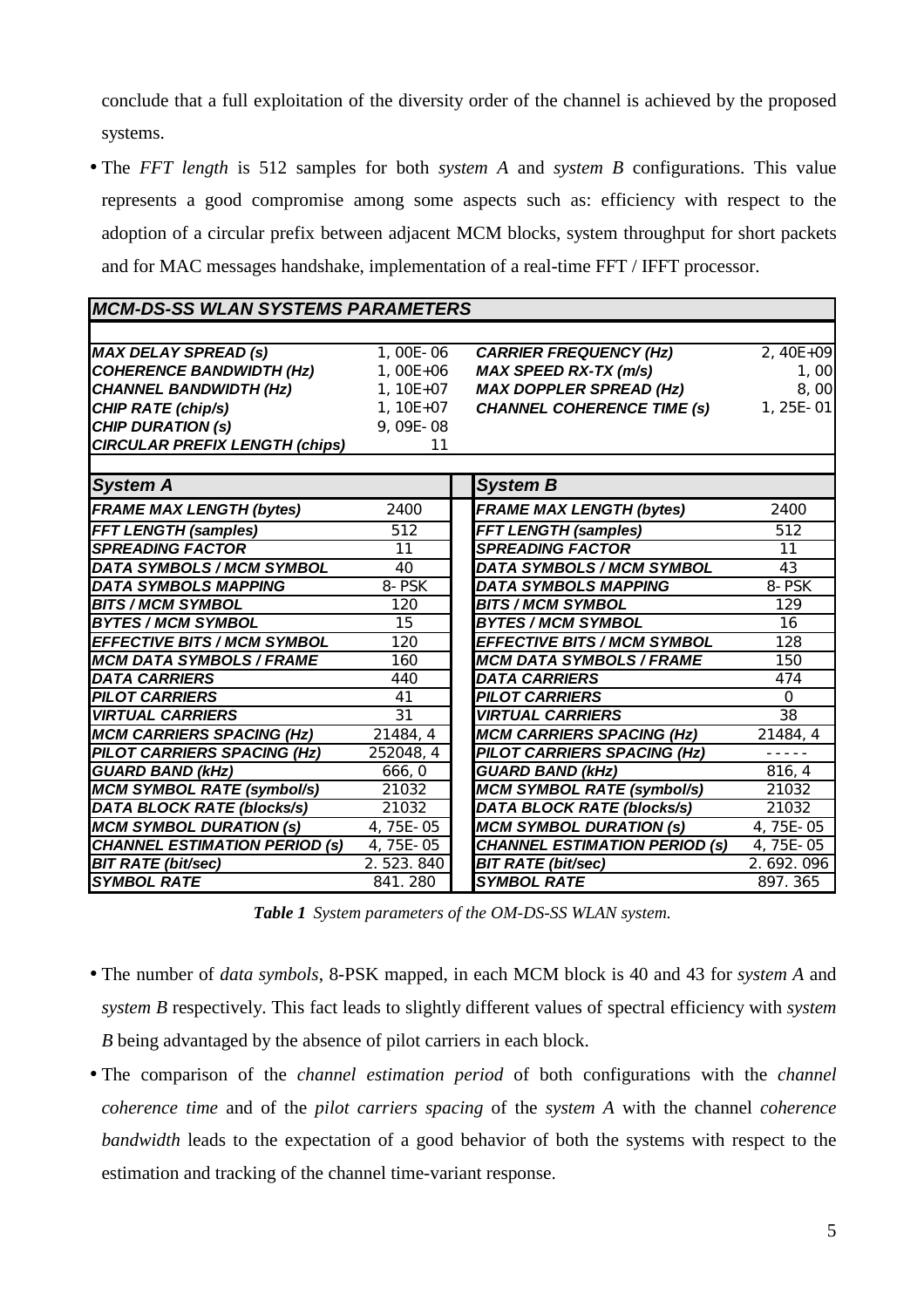• The maximum achievable *bit rate* is 2.523.840 bit/s for the *system A* and 2.692.096 bit/s for the *system B*. Taking into account the value of the *channel bandwidth* of 11 MHz it can be argued that the proposed system configurations show a maximum spectral efficiency value more than doubled with respect to the IEEE 802.11 (2 Mbit/s in one channel of 22 MHz).

Fig. 3 shows the frame structure of the proposed MCM-DS-SS physical layer configurations. In the *system A* a frame of 2400 bytes is segmented into 160 MCM symbols. The sounding signal is embedded in each MCM block containing 40, 8-PSK symbols corresponding to 15 bytes. Since no dedicated sounding block is required, the shortest allowed block is represented by a single 15 bytes data block. In the *system B* configuration a frame of 2400 bytes is segmented into 150 MCM symbols. The shortest allowed block is represented by a single 16 bytes data block.

## MCM-DS-SS *System A* - 2400 bytes



## MCM-DS-SS *System B* - 2400 bytes



*Fig. 3 Frame format of the MCM-DS-SS physical layer configurations.* 

Taking the sounding and equalization techniques into consideration, we report the bit error rate performance in terms of bit error rate and frame error rate. As already mentioned, the analysis is based on measured sets of indoor channel delay profiles, in different indoor environments. The wide-band (20 MHz) measurements of the channel, carried out at Centro Studi e Laboratori Telecomunicazioni (CSELT) in Turin, were performed inside a covered parking area and in an office environment in Line of Sight (LOS) and No Line of Sight (NLOS) conditions. During the measurements, the receiving antenna was moved along a track perpendicular to the line covering TX and RX. Figure 4 shows the geometrical arrangements of the measurement sets.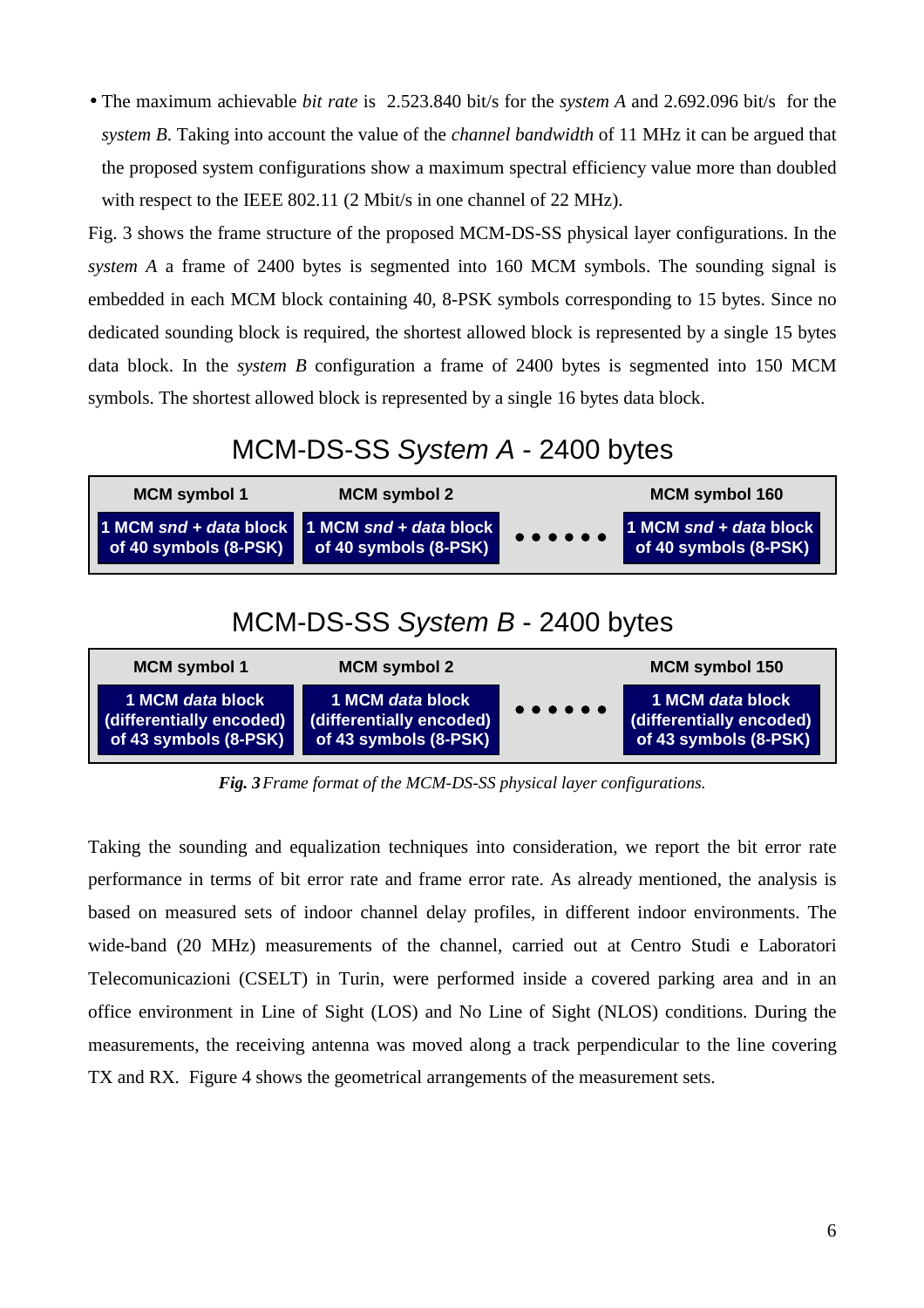

*Fig. 4 Representation of the geometrical arrangements during the measurements*.

In the analysis performed, a number of interesting results were found, but the brevity of this summary does not allow us to make an exhaustive description of them. Nevertheless the following issues emerged :

- The considered MCM-DS-SS radio access schemes perform well, both in LOS and NLOS conditions.
- The first MCM-DS-SS configuration exhibits better performance in terms of channel sounding, with respect to the second one, but it requires more processing power in the RX section of the modem due to the estimation of the channel frequency response.
- From a comparison of the MCM-DS-SS configurations with the DS-SS physical layer of the IEEE 802.11 standard a significant performance improvement emerges, particularly in NLOS conditions. This performance margin of the MCM-DS-SS schemes with respect of the DS-SS physical layer of the IEEE 802.11 can be exchanged with an increase of the operating area or/with a reduction of the transmitted power. Moreover the configurations proposed show a maximum spectral efficiency value more than doubled with respect to the IEEE 802.11

In conclusion, the proposed MCM-DS-SS physical layer configurations show good performance in terms of BER and a good capacity for counteracting multipath fading thus making the MCM-DS-SS an interesting technique to be adopted for WLAN applications.

## *References*

[1] IEEE 802.11/D1, "Wireless LAN Medium Access Control (MAC) and Physical Layer (PHY) Specifications", Draft Standard, 1 December 1994.